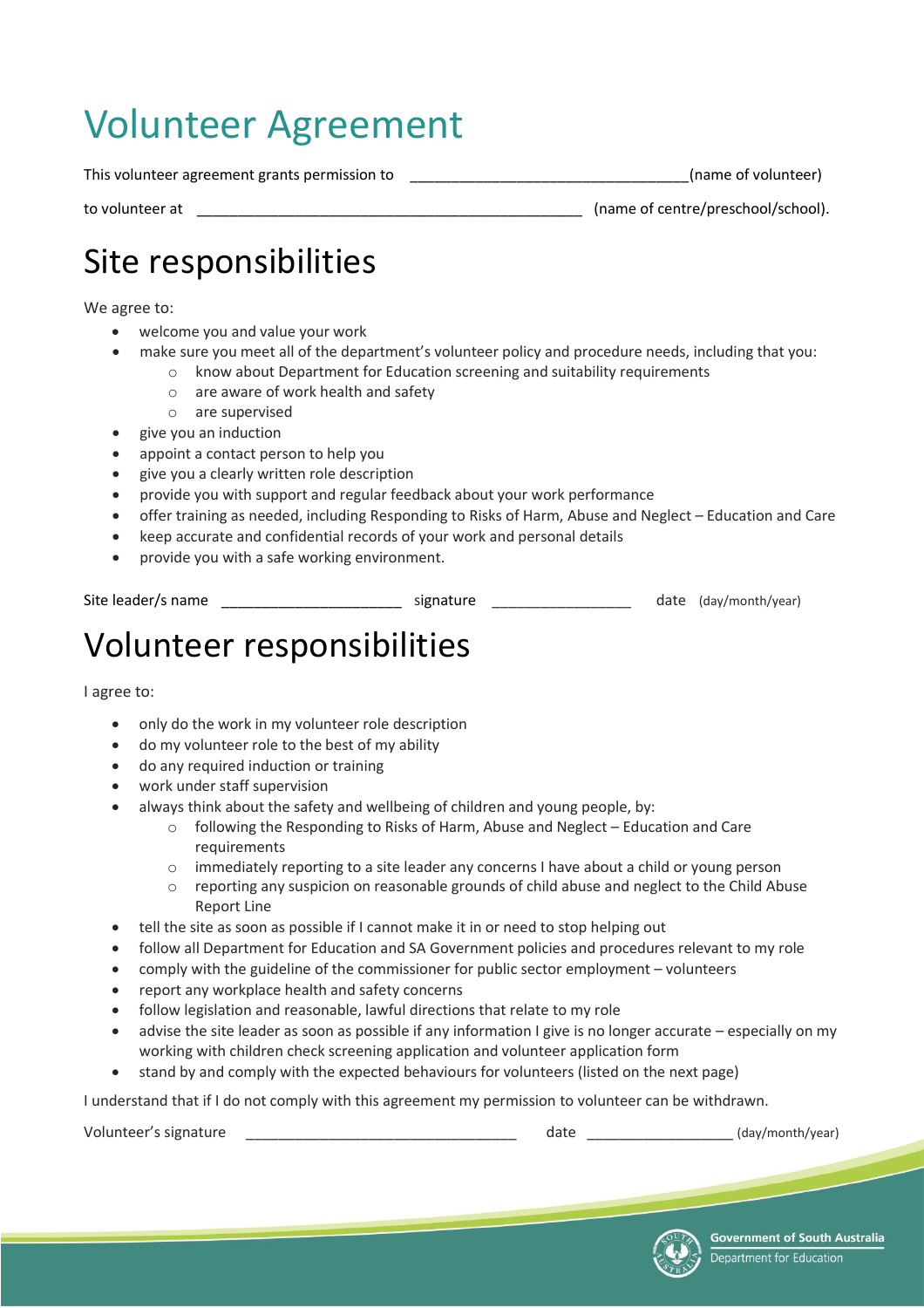This agreement can be cancelled by either the site leader or the volunteer at any time.

### Expected behaviour for volunteers

When you sign this agreement, you are saying that you will behave as we expect and will stand by our values. These values and expectations are part of the principles of conduct for South Australian Public Sector Volunteers (attachment B) of the [guideline of the commissioner for public sector employment](http://publicsector.sa.gov.au/wp-content/uploads/26102016-Volunteer-Guideline-Version-5.pdf#page=11) – [volunteers](http://publicsector.sa.gov.au/wp-content/uploads/26102016-Volunteer-Guideline-Version-5.pdf#page=11) and the [Department for Education Wellbeing for Learning and Life framework.](https://www.decd.sa.gov.au/doc/wellbeing-learning-and-life-framework)

#### **Values**

- Service proudly serve the community and government of South Australia.
- Professionalism strive for excellence.
- Trust have confidence in the ability of others.
- Respect value every individual.
- Collaboration and engagement create solutions together.
- Honesty and integrity act truthfully, consistently, and fairly.
- $\bullet$  Courage and tenacity never give up.
- Sustainability work to get the best results for current and future generations of South Australians.

#### What we expect from you

- When you volunteer with children and young people:
	- o make sure the time spent together is positive
	- o treat them with dignity, equality and respect
	- o give them a chance to speak about the things that affect their care or learning
	- o listen to them
	- o be aware that their needs and vulnerabilities are specific and can be different because of things like age, language barriers, developmental capabilities, disability, mental health, trauma or abuse
	- o make sure they are in a space that is safe and free from obvious hazards.
- Be polite. Respect all people.
- Don't share personal information or talk unnecessarily about children or young people, staff or children's parents or carers. Don't gossip. Think before you talk about other people.
- Avoid making any special relationships with children or young people:
	- o make sure there's no favouritism, like gifts or special treatment
	- o don't make relationships outside your volunteer role, including personal online social networking, like Facebook and Snapchat, etc.
- Understand that our staff have a broader duty of care for children and young people that can't be delegated or transferred to you.
- Respect the site leader's role as the spokesperson for the school, preschool, or children's centre.
- Be careful about public discussions. Only share official information when authorised by the site leader or required by law.
- Ask for help when needed. Listen to and follow instructions from the site leader.
- Declare any conflicts of interest. Make sure a personal interest doesn't improperly affect your work.
- Don't accept gifts that might influence how you do your work.
- Report unethical workplace behaviour that violates any law, is a danger to children, young people or the environment, or represents corrupt conduct or maladministration.